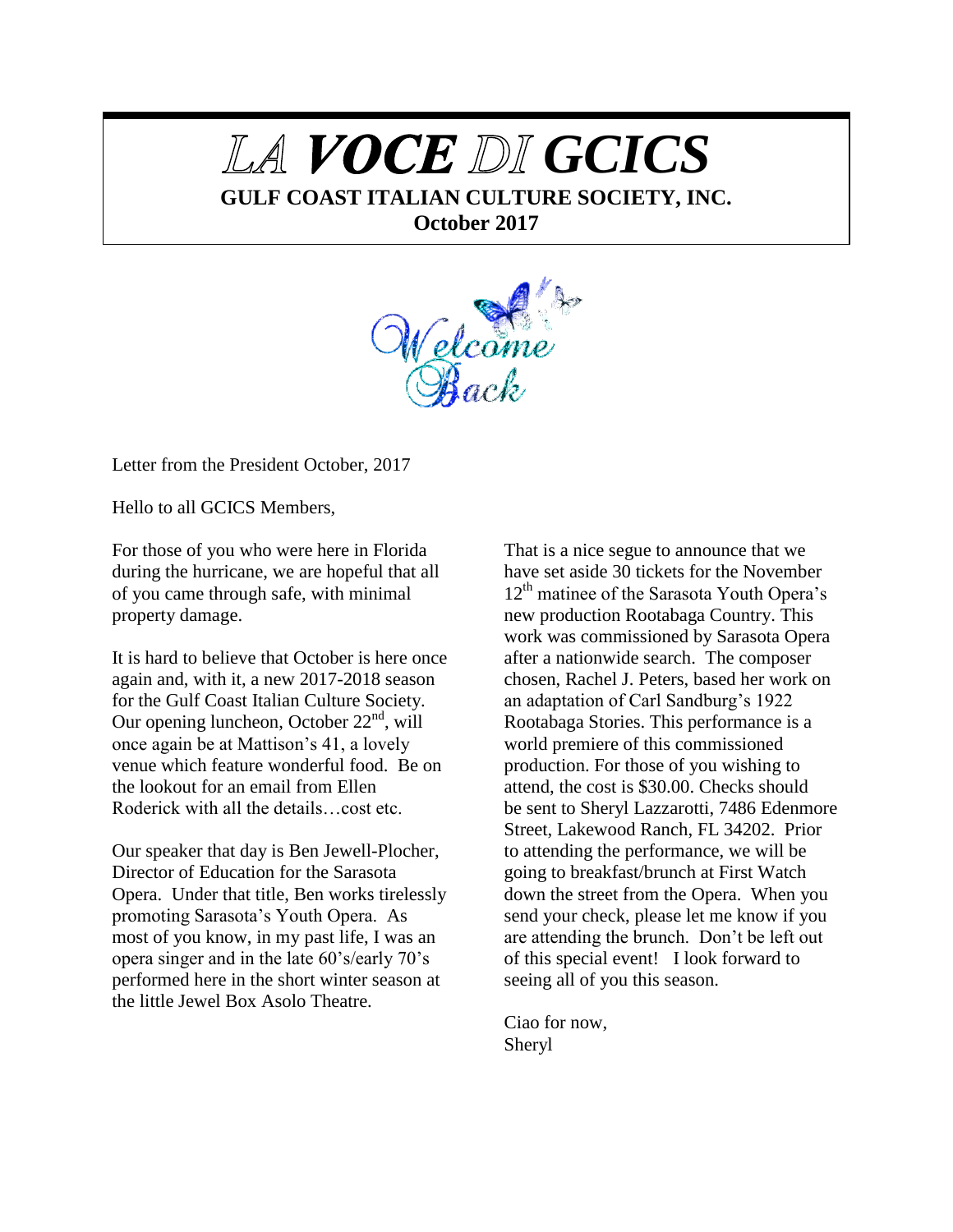## ITALIAN CULTURAL HERITAGE MONTH MESSA DELLA COLTORA ITALIANO



We are pleased to announce the first function of the '17-'18 program year. Traditionally, GCICS celebrates its Italian cultural heritage during October with a festive luncheon. The luncheon is an opportunity to "welcome back" our snowbirds. We encourage you to bring guests who may then want to become a vital part of our Society. GCICS has supported the Sarasota Youth Opera (SYO) through the years and our speaker, Mr. Ben Jewell-Plocher, will talk about the many SYO programs including after-school choruses, Sarasota Opera's mainstage productions, summer camps, and fully staged Youth Opera productions. Feel free to sign up now!

*Event:* "GCICS Italian Cultural Heritage Month Welcome Back Luncheon" *Date/Time:* Sunday, Oct 22, 2017, 11:30 - 2:00 pm *Location:* Mattison's 41 Restaurant: 7275 So. Tamiami Trl, Sarasota, FL 34231 *Cost:* \$35.00 all inclusive; make check payable to GCICS; **and write your entree selection(s) on the check** *Mail Check to:* Sheryl Lazzarotti, 7486 Edenmore Street, Lakewood Ranch, FL 34202 *Reserve By:* Thursday, Oct 19, 2017 Point of Contact: Sheryl Lazzarotti, (908) 803-4400 [slazzarotti@gmail.com](mailto:slazzarotti@gmail.com)

*Speaker:* Ben Jewell-Plocher, Director of Education, Sarasota Opera

*"Life Lessons Through Opera"* is the title of Mr. Jewell-Plocher's presentation. He will focus on a key goal of the Sarasota Youth Opera program -- instilling a love of the performing arts in the hearts and minds of Sarasota youth.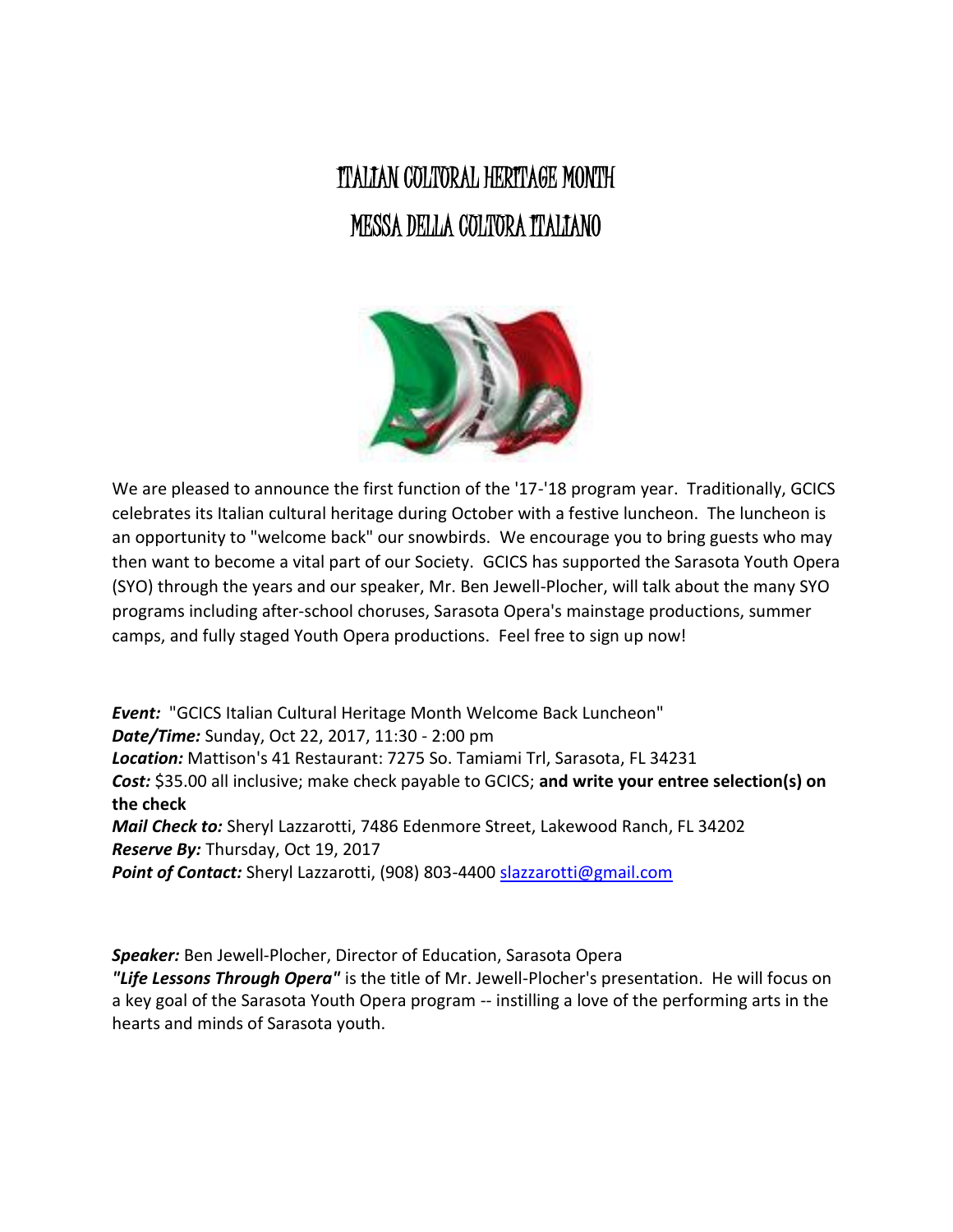### **Menu**



\*Hors d'Oeuvres: Bite-size potatoes stuffed with short rib beef \*Salad: House salad, balsamic vinaigrette, gorgonzola on the side \*Pasta: Penne with tomato basil sauce

\*Entrée (Choose one of three): *Salmon:* with Rosemary honey glaze *Chicken in Chianti:* Roasted with onions, tomatoes, celery, carrots, pine nuts, sultanas, demi-glace and sage *Vegetarian Torte:* Layers of white potato, sweet potato, zucchini, yellow squash, tomato and parmesan cheese, baked

> \*Dessert: Panna Cotta \*Beverages: Coffee and soft drinks CASH BAR

**Again, a reminder to write entree selection(s) on your check.**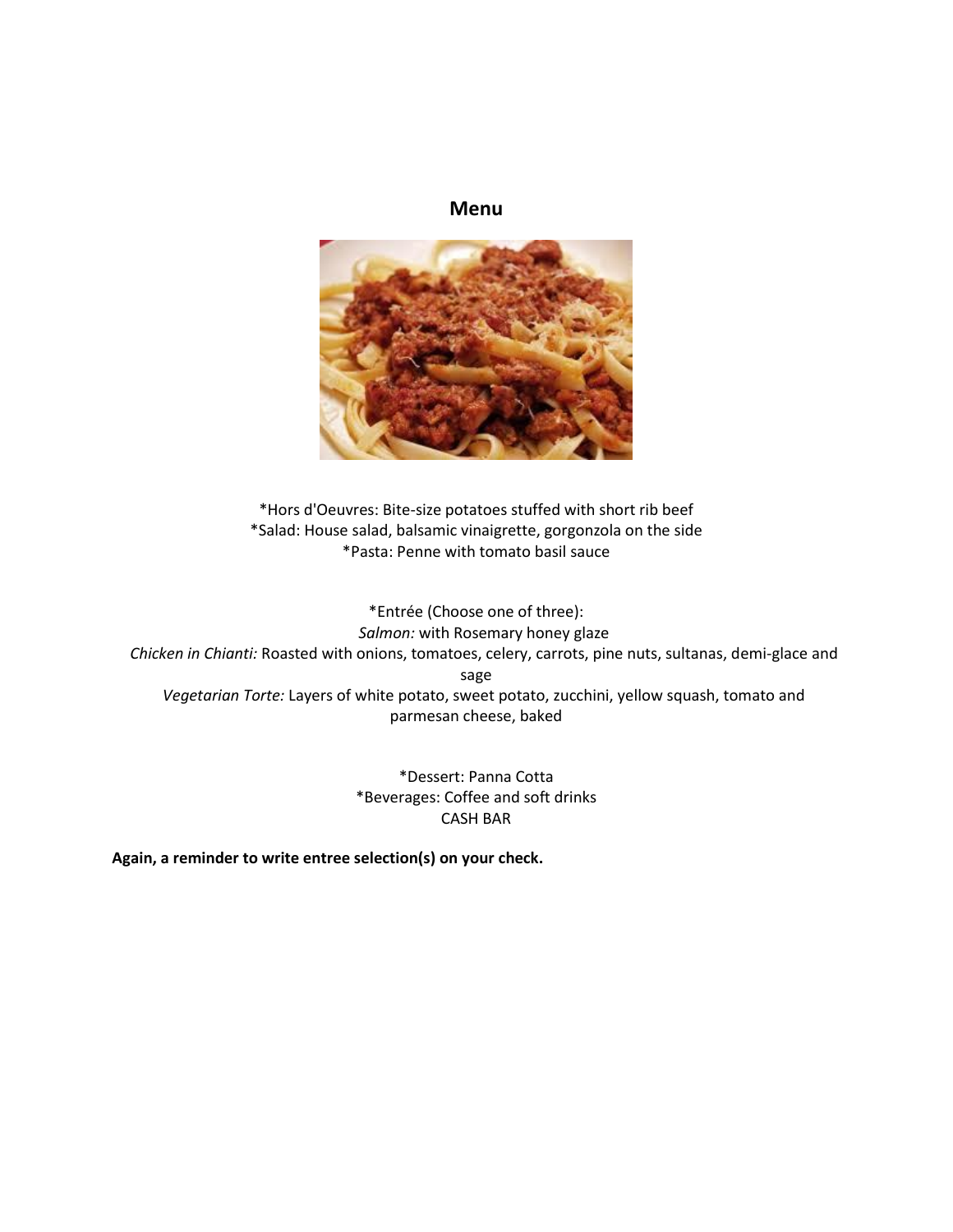### *BRUNCH & SARASOTA YOUTH OPERA PERFORMANCE*



As a member of GCICS, you have faithfully supported the Sarasota Youth Opera over the years through your scholarship donations. The Board felt it would be delightful to support the Youth Opera by attending its Fall 2017 performance. Rootabaga Country is based on Carl Sandburg's 1922 *Rootabaga Stories.* The opera has a message of tolerance and inclusiveness in a cultural climate where the simple act of growing up is more confusing than ever before.

| Event:            | Brunch & Sarasota Youth Opera Performance                                                                                                  |
|-------------------|--------------------------------------------------------------------------------------------------------------------------------------------|
| Performance:      | Rootabaga Country (World Premiere)                                                                                                         |
| Date:             | <b>Sunday Nov 12, 2017</b>                                                                                                                 |
| Time:             | Brunch: 10:30-12:00 noon; Performance: 12:30 pm                                                                                            |
| Location:         | Brunch: First Watch; Performance: Sarasota Opera House, 61 N.<br>Pineapple Ave., Sarasota, FL.                                             |
| Cost:             | Brunch: dependent on what you order; Performance: \$30                                                                                     |
| Seats:            | We have reserved 2 blocks of seats for a total of 30 seats; to secure the order, a<br>non-refundable deposit was required.                 |
| <b>Deadline:</b>  | We need your reservation by Nov 3, 2017 at the latest.                                                                                     |
| POC:              | Send check made payable to GCICS to Sheryl Lazzarotti,<br>7486 Edenmore St., Lakewood Ranch, FL 34202                                      |
| <b>Brunch:</b>    | Please include a note with check if you plan to attend the brunch. We must<br>reserve space at the restaurant so that we all sit together. |
| <b>Questions:</b> | Contact Sheryl Lazzarotti, GCICS President, 908-803-4400                                                                                   |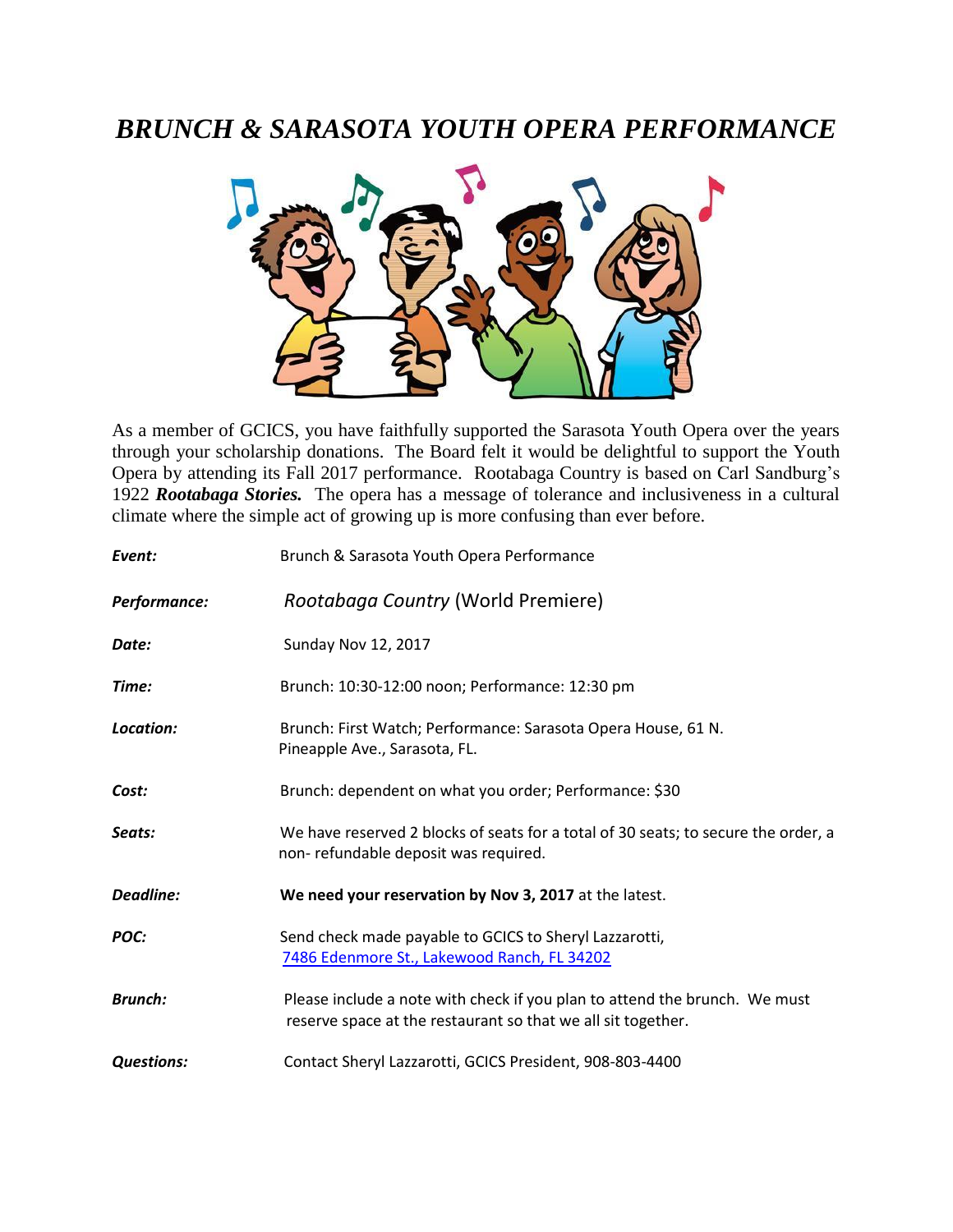## **Bocce Corner**



Fall is here and members are returning from their time away in cooler climates. It is now time to get back with your friends at GCICS. Our Fall bocce picnic is planned. Come join us Sunday Nov. 5 at the bocce court and pavilion at the Bay Preserve grounds in Osprey. The Foundation is having a function the day before and will leave tables there for our use on Sunday. The picnic held in spring was enjoyed by all and it was suggested that we keep the same format. The Club will provide paper goods and coffee. You are asked to bring a chair, your beverage (remember that alcohol is permitted), your main course and a food item to share [appetizer, dessert, pasta dish, or salad]. It seems to work out fine without trying to assign items. Obviously after talking with friends you will not want to bring similar items! Last spring, there was a group who worked together to provide their main course item for their whole table, as well as their dishes to share. It was really successful! Perhaps you can try to work something out with your friends.

A big thanks to Jerry Hall who maintained the court over the summer, allowing members to play when the weather permitted. Members continue to gather to play bocce [weather permitting] each Sunday from approximately 2-4. Previous experience is not necessary. Just come with a friendly smile and be ready for fun and conversation. PLEASE JOIN US !

Tom Hurban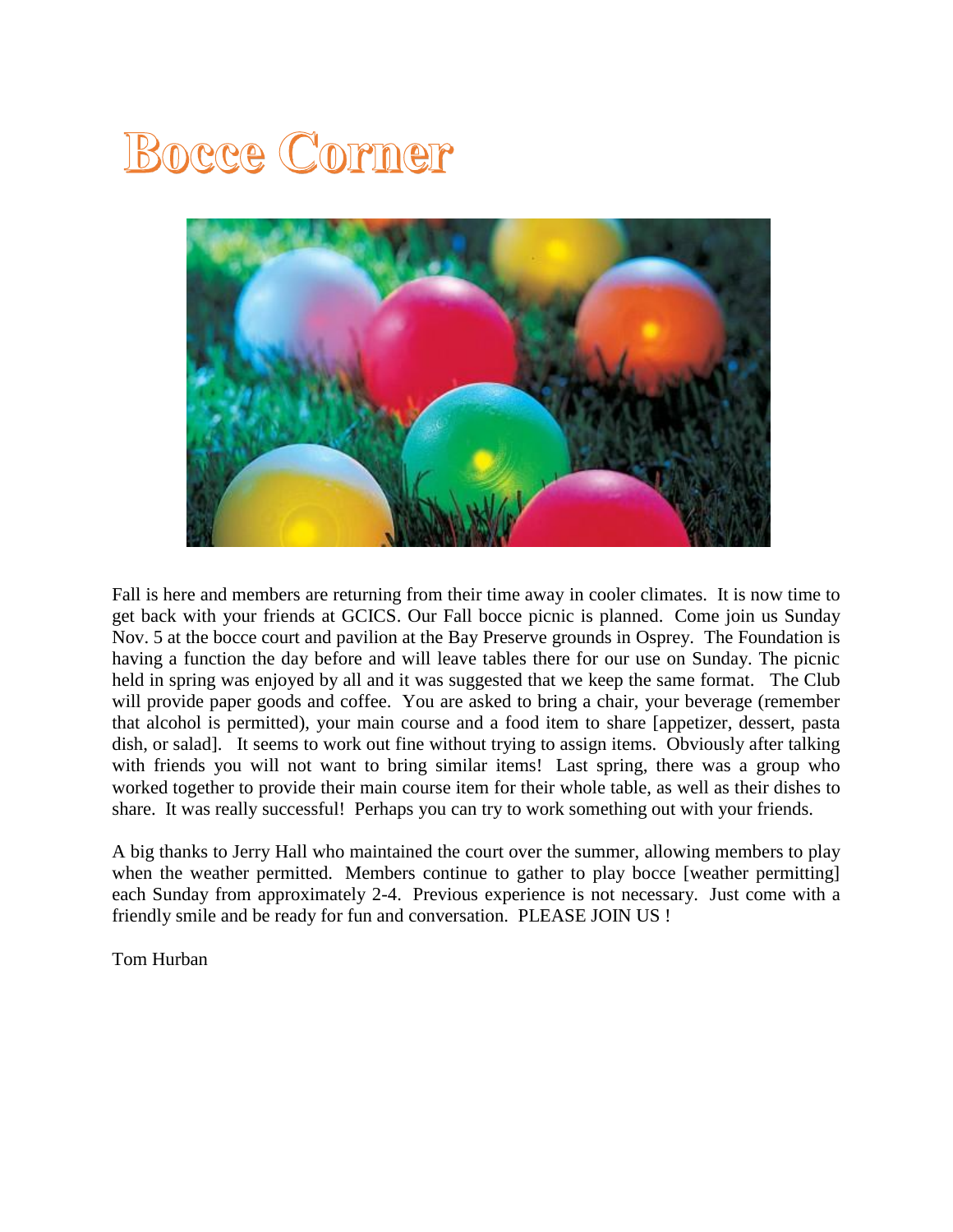

\* Have given gift certificates before

Blu Kouzina\* 388-2619 Boatyard\* 921-6200 Boca Kitchen 256-3565 Brasa Pisco 360-0300 Café L'Europe 388-4415 Captain Curt's\* 349-3885 Caragiulas\* 951-0866 C'est La Vie 355-2323 Chianti\* 952-3186 Duvals 312-4001 Eggs-Traoridany-Sarasota\* 346-6931 Ginza 342-9282 Gold Rush BBQ\* 483-3137 Half Shell Seafood House\* 952-9400 Hyde Park\* 366-7788 La Scarpetta\* 927-8716 Lido Beach Grill\* 388-2161 McCurdy's Comedy Club\* 358-1455 Mandeville Beer Garden\* 954-8688 Melting Pot\* 365-2628 Metro Diner 315-7886 Miguels\* 349-4024 Millies\* 923-4054 Mozaic 951-6272 Newks 351-1210 Norma Jeans\* 444-7823 Ophelia On The Bay\* 203-4241 Owen's Fish Camp 951-6936 Paradise Grill 786-1524 Paris Bistro 3880564 Red Lobster\* 924-1297 Riverhouse Reef & Grill 729-0616 Seasons 52\* 702-9652 Sardinia\* 702-8582 Sharky's 488-1456 Sonny's BBQ\* 364-5833 Sugar Cubed\* 251-4092 Tableside-Muse @ Ringling Museum\* 357-5700 T.J. Carneys 480-9244 Trumans\* 765-1800 Veronica Fish & Oyster 366-1342 Walt's Fish Market\* 921-4605 Word of Mouth/Sabrosa\* 365-1800 Yuniku 993-112

Thank you, Linda Mercurio, for all your hard work in obtaining all these gift certificates this summer!